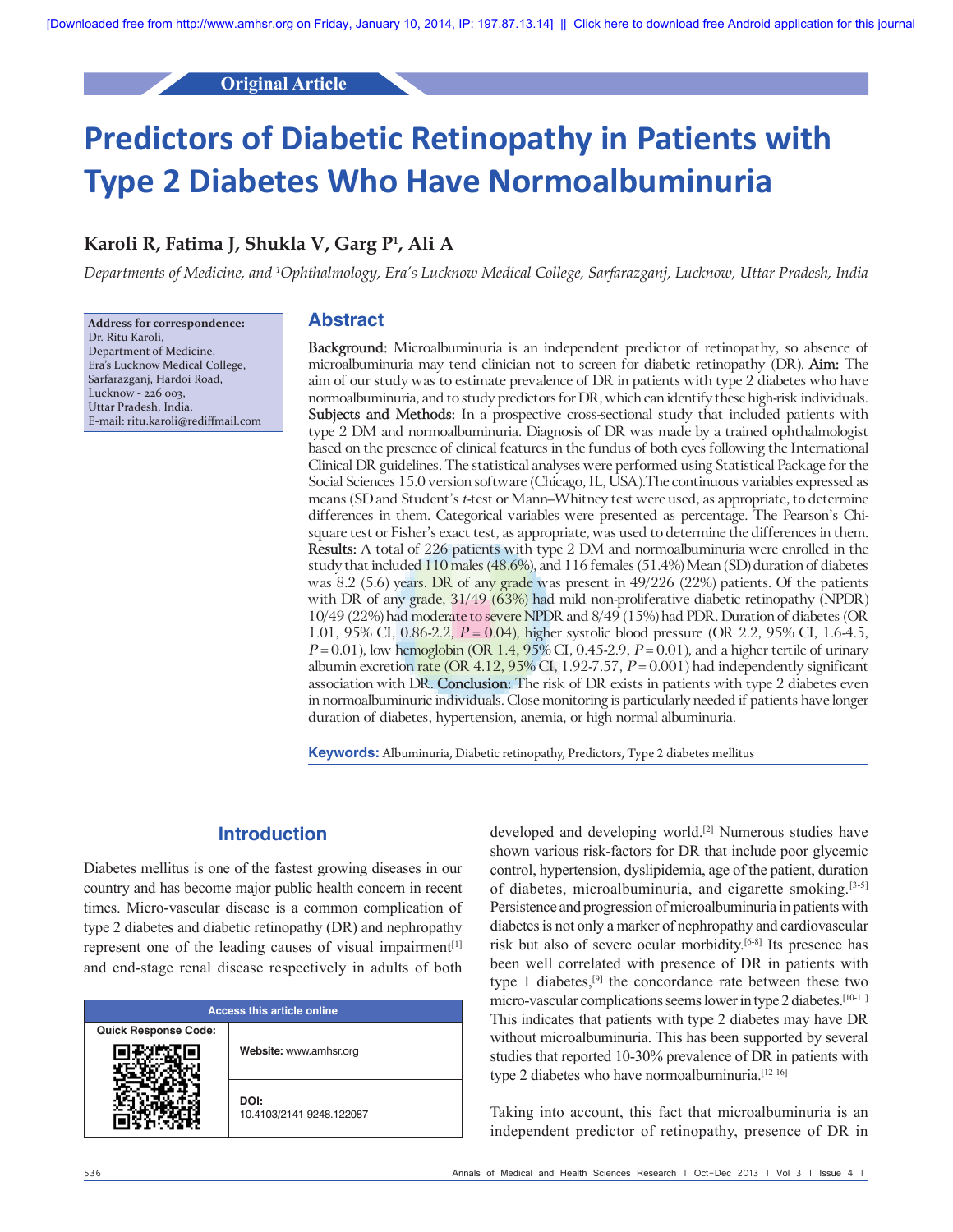patients with type 2 diabetes who have normoalbuminuria may be overlooked because absence of microalbuminuria may tend clinician not to screen for DR. The aim of our study was to estimate prevalence of DR in patients with type 2 diabetes who have normoalbuminuria and to study predictors for DR, which can identify these high-risk individuals.

## **Subjects and Methods**

#### **Study population**

This was a prospective cross-sectional study. The present study included patients with type 2 DM and normoalbuminuria, who presented to the Department of Medicine and were referred to Ophthalmology at Era's Lucknow Medical College and Hospital between July 2010 and December 2011 for screening of DR. They all underwent a dilated fundus examination and fundus photographic evaluation Type 2 DM was diagnosed if the patients had a fasting plasma glucose level  $\geq 126$  mg/dl or a 2 h post‑glucose level after a 75 g oral glucose tolerance test  $\geq 200$  mg/dl<sup>[17]</sup> or random plasma glucose  $\geq 200$  mg/dl with osmotic symptoms. Normoalbuminuria was defined as a urinary albumin excretion rate (UAER) < 20 μg/min in 2 out of 3 consecutive tests taken within 2‑3 months.[18] The exclusion criteria, included (1) an age  $<$  18 years or  $>$  80 years, (2) accelerated hypertension (3) pregnancy,(4) malignancies,(5) patients with end organ diseases such as hepatic failure or heart failure, (6) acute systemic infection, (7) patients with acute complications of diabetes and (8) patients with h/o non diabetic kidney disease. The study protocol was approved by the Institutional ethical committee, and this study was conducted according to the principles of the Declaration of Helsinki. Awritten informed consent was taken from all the participants.

The collected data included age, gender, duration of diabetes and history of medication, anthropometric parameters, (which included weight, height, body mass index (BMI), and waist/ hip ratio), systolic and diastolic blood pressures, serum creatinine, hemoglobin and albumin levels, total cholesterol and high-density lipoprotein (HDL) cholesterol levels, triglyceride and serum uric acid levels, the UAER. Fasting venous blood samples were taken for the determination of the serum level of total cholesterol, HDL cholesterol, and triglyceride. The UAER was assessed via 24 h urine collection and measured by immunoturbidimetric assay using MODULAR automated clinical chemistry analyzers (Roche Diagnostic, Mannheim, Germany). The BMI was calculated as weight  $(kg)/height(m^2)$ . The blood pressure was measured twice, 5 min apart, using a random zero sphygmomanometer with the patient seated after 10 min of rest. Hypertension was defined as a blood pressure measurement of above 140/90 mmHg in the right upper limb supine position or when the patient was on anti-hypertensive medication. The estimated GFR (glomerular filtration rate). It was calculated using the Modification of Diet in Renal Disease four-variable equation at the time of CT scanning: EGFR =  $186 \times$  serum creatinine<sup>-1.154</sup>  $\times$  age<sup>-0.203</sup>  $\times$  1.212 (if black)  $\times$  $0.742$  (if female).<sup>[19]</sup>

Each participant underwent a comprehensive ophthalmic examination that included automated refraction (RK‑F1, Canon), and stereoscopic fundus examination using an indirect ophthalmoscope, after pupil dilatation with 1.0% tropicamide. Fundus photographs (45°) were taken from both eyes of each participant using a digital fundus camera (TRC-NW 100 camera; Nikon Japan). The photographs were taken in 1‑field per eye, centered on the macula. Diagnosis of DR was made by a trained ophthalmologist by an indirect ophthalmoscopic examination based on the presence of clinical features in the fundus of both eyes following the International Clinical DR guidelines, and classified as (i) no apparent retinopathy, (ii) mild non-proliferative diabetic retinopathy (NPDR), (iii) moderate NPDR, (iv) severe NPDR, or (iv) proliferative diabetic retinopathy (PDR).[20]

#### **Statistical analysis**

The statistical analyses were performed using Statistical Package for the Social Sciences 15.0 version software (Chicago, IL, USA).The data for continuous variable is expressed as means (SD). The Student's *t*‑test or Mann–Whitney test were used, as appropriate, to determine differences in continuous variables. Categorical variables are presented as percentage. The Pearson's Chi‑square test or Fisher's exact test, as appropriate, was used to determine the differences in categorical variables. Both univariate and multivariate logistic regression analyses were performed to determine the various risk-factors for the presence of DR. From the univariate analysis, variables with *P* < 0.05 and those, which were already established as risk-factors were included in the multivariate logistic regression analysis. *P* values < 0.05 were considered statistically significant.

#### **Results**

A total of 226 patients were enrolled in this study. The mean age of enrolled patients was 56 (12) years. This study included 110 males (48.6%) and 116 females (51.4%) Mean (SD) duration of diabetes was 8.2 (5.6) years. The prevalence of DR was assessed according to the DR staging system presented by the International Clinical DR guidelines. DR of any grade was present in 49/226 (22%) patients. Of the patients with DR of any grade, 31/49 (63%) had mild NPDR 10/49 had moderate to severe NPDR and 8/49 (15%) had PDR. Comparisons of clinical characteristics between the patients with DR and without DR are shown in Table 1. The patients with DR were older than those without DR and DR was more prevalent in females than in males. The patients with DR had lower BMI, higher systolic blood pressure, longer duration of diabetes, lower hemoglobin levels, higher serum LDL cholesterol levels, lower estimated GFR, higher UAER, and less use of reninangiotensin system (RAS) inhibitors compared with those without DR. In univariate logistic regression analysis [Table 2] with the presence of DR as dependent variable, age, gender, BMI, systolic blood pressure, duration of diabetes, hemoglobin levels, and higher tertile of UAER were significantly associated with the presence of DR. Multivariate logistic regression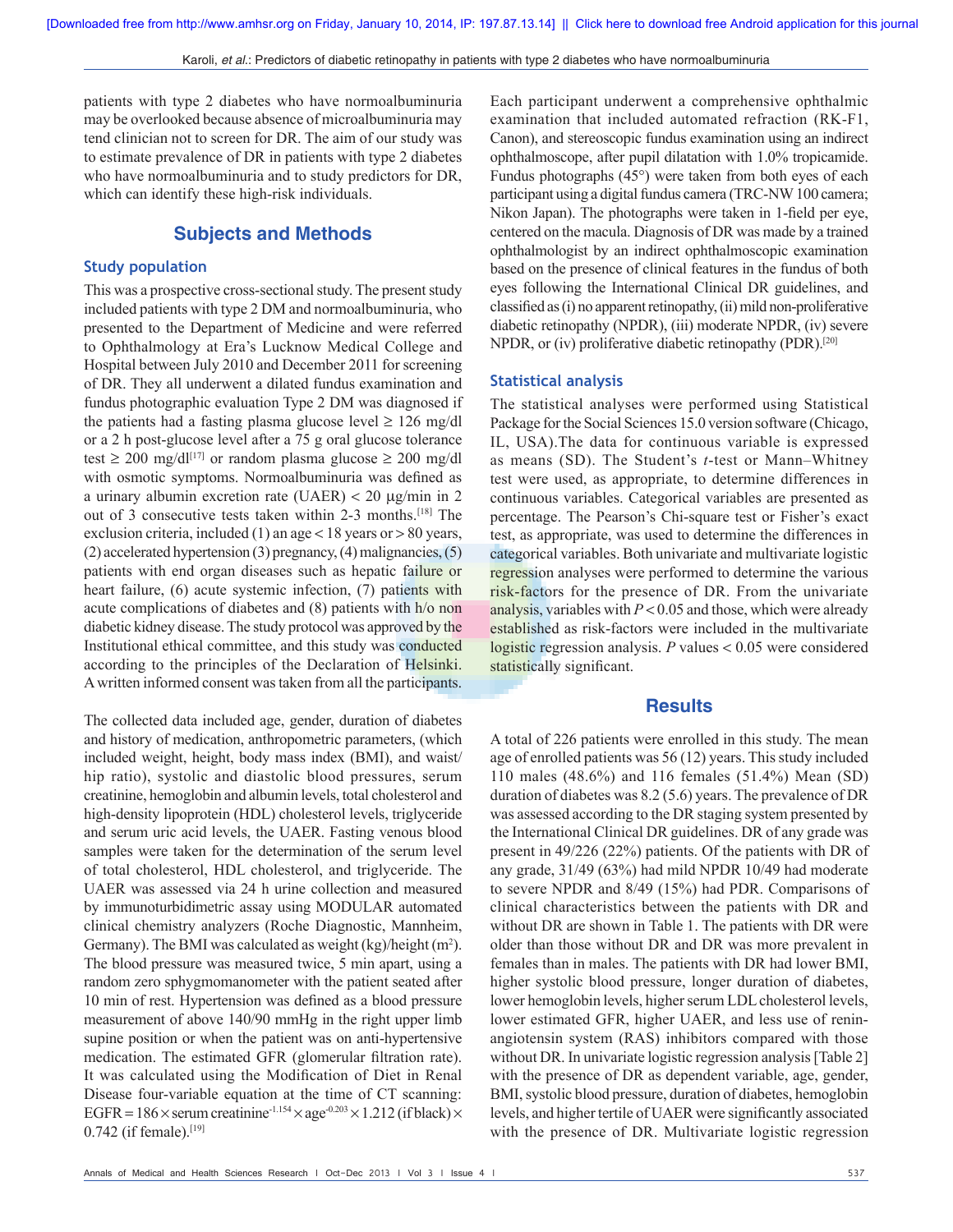|  | Karoli, et al.: Predictors of diabetic retinopathy in patients with type 2 diabetes who have normoalbuminuria |  |  |
|--|---------------------------------------------------------------------------------------------------------------|--|--|
|--|---------------------------------------------------------------------------------------------------------------|--|--|

| Table 1: Clinical and biochemical characteristics of<br>patients with and without diabetic retinopathy |                    |                |         |  |  |
|--------------------------------------------------------------------------------------------------------|--------------------|----------------|---------|--|--|
| Variable                                                                                               | No DR<br>$(n=177)$ | DR<br>$(n=49)$ | P value |  |  |
| Age (years)                                                                                            | 52 (13)            | 60 (12)        | 0.01    |  |  |
| Female, $n$ $%$                                                                                        | 82 (46.3)          | 33 (67.2)      | 0.02    |  |  |
| BMI, $kg/m2$                                                                                           | 25.6 (2.8)         | 23.7(3.0)      | 0.01    |  |  |
| Systolic blood pressure, mmHg                                                                          | 122 (16)           | 136 (16)       | 0.13    |  |  |
| Diastolic blood pressure, mmHg                                                                         | 82 (12)            | 82 (14)        | 0.07    |  |  |
| Duration of diabetes, (years)                                                                          | 6.6 (4.7)          | 8.6(5.2)       | 0.01    |  |  |
| Hemoglobin, g/dl                                                                                       | 12 (1.7)           | 9.4(1.6)       | 0.04    |  |  |
| Serum LDL cholesterol, mg/dl                                                                           | 108 (26)           | 112 (30)       | 0.56    |  |  |
| Serum triglyceride, mg/dl                                                                              | 170 (126)          | 182 (134)      | 0.12    |  |  |
| Serum HDL, mg/dl                                                                                       | 52 (12)            | 50 (12)        |         |  |  |
| Urinary albumin excretion, ug/min                                                                      | 6.8(3.6)           | 9.6(4.8)       | 0.01    |  |  |
| Estimated GFR ml/min/1.73 $m2$                                                                         | 95 (26)            | 82 (24)        | 0.04    |  |  |
| HbA <sub>1</sub> C                                                                                     | 8.6(2.12)          | 8.8(2.0)       | 0.07    |  |  |
| Presence of hypertension (%)                                                                           | 30                 | 56             | 0.01    |  |  |
| Presence of anemia (%)                                                                                 | 22                 | 48             | 0.26    |  |  |
| Use of RAS inhibitors, (%)                                                                             | 27                 | 53             | 0.01    |  |  |

Values are expressed as mean (SD), or (%), RAS: Renin‑angiotensin system, DR: Diabetic retinopathy, BMI: Body mass index, LDL: Low density lipoprotein, HDL: High-density lipoprotein, SD: Standard deviation, GFR: Glomerular filtration rate, HbA1C: Glycosylated hemoglobin

**Table 2: Univariate logistic regression analysis with diabetic retinopathy as a dependent variable in normoalbuminuric people with type 2 diabetes mellitus**

| <b>Variables</b>                                                                       | <b>OR</b> | 95% CI        | P value |
|----------------------------------------------------------------------------------------|-----------|---------------|---------|
| Age (years)                                                                            | 1.2       | 1.08-1.56     | 0.01    |
| Female (%)                                                                             | 2.42      | $1.7 - 5.2$   | < 0.01  |
| BMI, $kg/m2$                                                                           | 1.03      | $0.8 - 1.78$  | 0.03    |
| Systolic blood pressure, mmHg                                                          | 2.2       | 1.6-4.32      | 0.01    |
| Duration of diabetes, (years)                                                          | 1.01      | $0.86 - 2.2$  | 0.04    |
| Hemoglobin, g/dl                                                                       | 1.6       | $0.8 - 2.32$  | 0.01    |
| Estimated GFR ml/min/1.73 $m2$                                                         | 1.02      | $0.72 - 1.8$  | 0.02    |
| Urinary albumin excretion<br>tertiles, µg/min                                          |           |               |         |
| $1 (-6.38)$                                                                            | 1         |               |         |
| $II (6.38-10.72)$                                                                      | 1.4       | $0.56 - 2.12$ | 0.5     |
| III ( >10.72)                                                                          | 4.2       | $2.4 - 7.8$   | 0.001   |
| Use of RAS inhibitors                                                                  | 2.3       | 1.68-4.9      | 0.01    |
| OP: Odde ratio CL: Confidence interval CEP: Clomerular filtration rate, RML: Rody mass |           |               |         |

OR: Odds ratio, CI: Confidence interval, GFR: Glomerular filtration rate, BMI: Body mass index, RAS: Renin‑angiotensin system

**Table 3: Multivariate logistic regression analysis to determine the predictor of diabetic retinopathy in normoalbuminuric people with type 2 diabetes mellitus**

| Variable                                      | 0R   | 95% CI       | P value |
|-----------------------------------------------|------|--------------|---------|
| Systolic blood pressure                       | 2.2  | $1.6 - 4.32$ | 0.01    |
| Duration of diabetes                          | 1.01 | $0.86 - 2.2$ | 0.04    |
| Hemoglobin                                    | 1.4  | $0.65 - 2.9$ | 0.01    |
| Urinary albumin excretion<br>tertiles, µg/min |      |              |         |
| III(>10.72)                                   | 4.12 | 1.92-7.57    | 0.001   |

OR: Odds ratio, CI: Confidence interval

analysis [Table 3] was done to determine the predictors of DR in normoabuminuric people with type 2 DM. Data revealed that the duration of diabetes (OR  $1.01$ ,  $95\%$  CI,  $0.86-2.2$ ,

## **Discussion**

DR is a highly specific vascular complication and a sight-threatening problem related to diabetes. DR is characterized by gradually progressive alterations in the retinal microvasculature, leading to retinal hypo perfusion, increased vascular permeability, and pathologically intraocular proliferation of retinal vessels. Both DR and nephropathy are micro‑vascular complications of diabetes. With the retina and glomerulus, diabetes–specific micro–vascular disease is characterized by similar pathophysiologic features. Chronic hyperglycemia is the central initiating factor for all types of diabetic micro‑vascular disease.

Previous studies have provided evidence to support the suggestion that DR and DN progress in a parallel manner; thus, the presence of one is believed to predict the development of the other.[11,21] In our study, the duration of diabetes was found to be significantly higher in patients with DR than in those without DR. The duration of diabetes is regarded as a marker for long-term exposure to hyperglycemia. Previously published studies also identified duration of diabetes to be an independent risk-factor for retinopathy.<sup>[22,23]</sup>

Higher systolic blood pressure was found to be an independent risk-factor for DR. In our study, presence of hypertension and higher systolic blood pressure was reported in patients with DR than those without DR. The UK Prospective Diabetes Study (UKPDS) also found higher relative risk for incidence of retinopathy with higher systolic blood pressure.[24] It is known that DR can be affected by the hemodynamic changes induced by hypertension, such as impaired auto regulation and hyperperfusion.[25] In addition, hypertension independent of hyperglycemia is known to up‑regulate the expression of vascular endothelial growth factor in retinal endothelial cells and ocular fluids, which can promote DR.[26]

Anemia was found to be another risk-factor of DR in our study. Individuals with anemia were more likely to develop DR than individuals without anemia, perhaps because of anemia‑induced retinal hypoxia. Hypoxia may alter angiogenesis, capillary permeability, vasomotor response, and cell survival,[27] These results are consistent with those reported in the ETDRS, in which low hematocrit was identified as an independent risk-factor for the development of high-risk PDR and visual impairment.<sup>[28]</sup> Another large cross-sectional study showed that the odds ratio of having any retinopathy and also risk of severe retinopathy were higher for individuals with an hemoglobin level of  $< 12$  g/dl, as compared with those level  $\geq$  12 g/dl. In addition, DR patients with low hemoglobin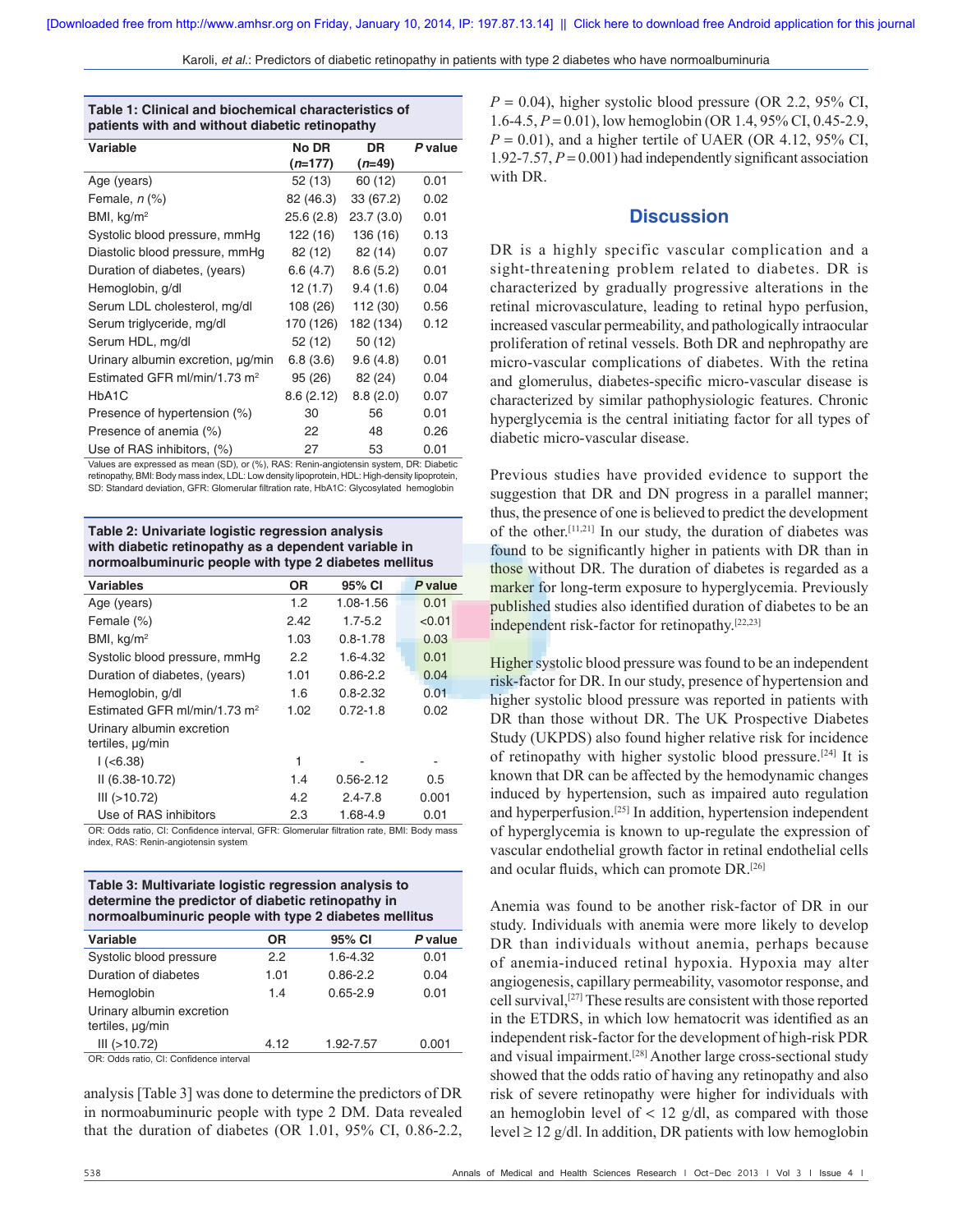levels had over fivefold increased risk of severe retinopathy, as compared to those with higher hemoglobin levels.[29] These results suggested that subjects with low hemoglobin levels tended to have an increased risk of retinopathy, especially that of the severe form. Other studies have corroborated this finding and have also found evidence of improvement in the DR status following correction of anemia.<sup>[30,31]</sup>

Albuminuria was significantly higher in our patients with DR than in those without DR, and estimated GFR was negatively correlated to DR. Further analysis showed that highest tertile of albuminuria was observed to be an independent risk factor for the development of DR and the severity of DR in patients with T2DM appeared to be aggravated with an increasing severity of albuminuria even if it was in the normal range.

There are studies that show risk of development of DR in patients who have normoalbuminuria.<sup>[12-16]</sup> Normoalbuminuria does not always imply normal renal function. In type 2 diabetes, concordance between reduced glomerular filtration rate and albuminuria is much lower than in type 1 diabetes. Of patients with type 2 diabetes from the UKPDS, 67% were normoalbuminuric at the time they developed chronic kidney disease; of these 51% remained normoalbuminuric, whereas 16% developed albuminuria thereafter.[32] Therefore, it should be remembered that many patients with type 2 diabetes may have reduced GFR, which is a risk-factor for DR without significant albuminuria primarily or secondary to the use of RAS inhibitors. The increasing use of blockers of the RAS also has been claimed to explain the weaker association of the nonalbuminuric CKD phenotype with DR. RAS blockers are more effective than other antihypertensives in slowing nephropathy progression in proteinuric diabetic patients and can decrease proteinuria in diabetes.[33] These agents were also shown to be effective in preventing DR in individuals with diabetes who have proteinuria.<sup>[34]</sup>

There were several limitations to the present study that are noteworthy, as they may affect the generalization of our findings. Being a cross‑sectional study, the results do not provide definite information on a cause-and-effect relationship. In addition, because our study population was hospital based, composed solely of patients from a single center, majority from rural background, there was unavoidable bias of selection, information, and confounding variables. Prospective and larger studies are required to overcome these limitations and to draw more robust conclusions.

### **Conclusion**

The risk of DR exists in patients with type 2 diabetes even in normoalbuminuric individuals. Absence of microalbuminuria should not be the criteria to defer for screening for DR. Close monitoring is particularly needed if patients have longer duration of diabetes, hypertension, anemia or high normal albuminuria.

#### **References**

- 1. Congdon NG, Friedman DS, Lietman T. Important causes of visual impairment in the world today. JAMA 2003;290:2057‑60.
- 2. Ritz E, Rychlík I, Locatelli F, Halimi S. End-stage renal failure in type 2 diabetes: A medical catastrophe of worldwide dimensions. Am J Kidney Dis 1999;34:795‑808.
- 3. Unnikrishnan RI, Rema M, Pradeepa R, Deepa M, Shanthirani CS, Deepa R, *et al*. Prevalence and risk factors of diabetic nephropathy in an urban South Indian population: The chennai urban rural epidemiology study (CURES 45). Diabetes Care 2007;30:2019‑24.
- 4. West SK, Munoz B, Klein R, Broman AT, Sanchez R, Rodriguez J, *et al*. Risk factors for Type II diabetes and diabetic retinopathy in a mexican‑american population: Proyecto VER. Am J Ophthalmol 2002;134:390‑8.
- 5. Pedro RA, Ramon SA, Marc BB, Juan FB, Isabel MM. Prevalence and relationship between diabetic retinopathy and nephropathy, and its risk factors in the North‑East of Spain, a population‑based study. Ophthalmic Epidemiol 2010;17:251‑65.
- 6. de Zeeuw D, Parving HH, Henning RH. Microalbuminuria as an early marker for cardiovascular disease. J Am Soc Nephrol 2006;17:2100‑5.
- 7. Klausen K, Borch‑Johnsen K, Feldt‑Rasmussen B, Jensen G, Clausen P, Scharling H, *et al*. Very low levels of microalbuminuria are associated with increased risk of coronary heart disease and death independently of renal function, hypertension, and diabetes. Circulation 2004;110:32‑5.
- 8. Stratton IM, Kohner EM, Aldington SJ, Turner RC, Holman RR, Manley SE, *et al*. UKPDS 50: Risk factors for incidence and progression of retinopathy in Type II diabetes over 6 years from diagnosis. Diabetologia 2001;44:156‑63.
- Lövestam-Adrian M, Agardh E, Agardh CD. The temporal development of retinopathy and nephropathy in type 1 diabetes mellitus during 15 years diabetes duration. Diabetes Res Clin Pract 1999;45:15‑23.
- 10. Neil A, Hawkins M, Potok M, Thorogood M, Cohen D, Mann J. A prospective population‑based study of microalbuminuria as a predictor of mortality in NIDDM. Diabetes Care 1993;16:996‑1003.
- 11. Retnakaran R, Cull CA, Thorne KI, Adler AI, Holman RR, UKPDS study group. Risk factors for renal dysfunction in type 2 diabetes: U.K. Prospective Diabetes Study 74. Diabetes 2006;55:1832‑9.
- 12. Rani PK, Raman R, Gupta A, Pal SS, Kulothungan V, Sharma T. Albuminuria and diabetic retinopathy in type 2 diabetes Mellitus Sankara Nethralaya diabetic retinopathy epidemiology and molecular genetic study (SN‑DREAMS, report 12). Diabetol Metab Syndr 2011;3:9.
- 13. Manaviat MR, Afkhami M, Shoja MR. Retinopathy and microalbuminuria in type II diabetic patients. BMC Ophthalmol 2004;4:9.
- 14. Chen H, Zheng Z, Huang Y, Guo K, Lu J, Zhang L, *et al*. A microalbuminuria threshold to predict the risk for the development of diabetic retinopathy in type 2 diabetes mellitus patients. PLoS One 2012;7:e36718.
- 15. Ra H, Yoo JH, Ban WH, Song HC, Lee SS, Kim SR, *et al*. Predictors for diabetic retinopathy in normoalbuminuric people with type 2 diabetes mellitus. Diabetol Metab Syndr 2012;4:29.